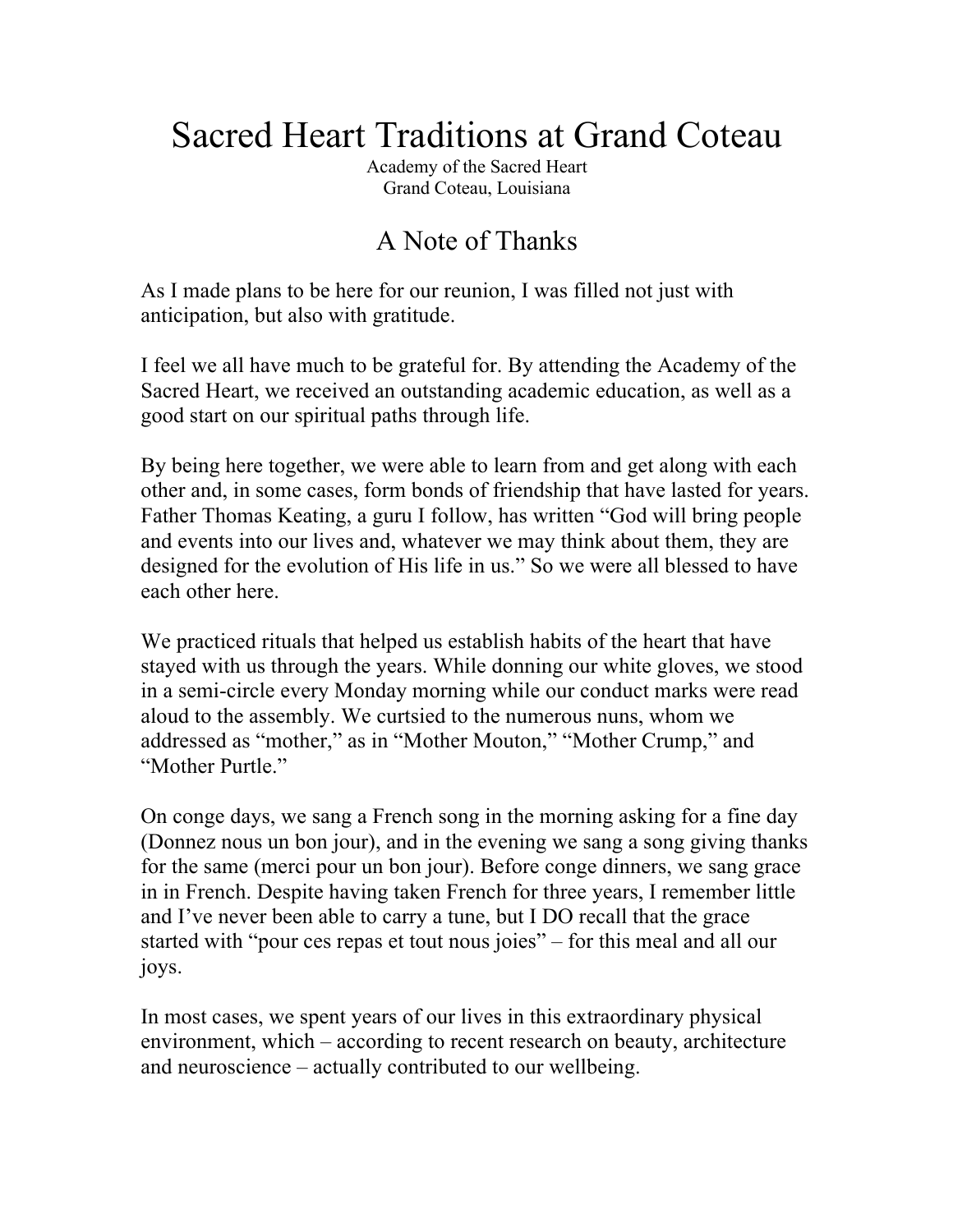And I was a day student. I think the boarders had lots of other things going on that I can only imagine.

Partly because I attended school and received spiritual formation here, I believe it was by the grace of God that each of us was able to come here. But God was not working alone. Rather, He worked through other people. Our parents – and in many cases, including mine, other benefactors -- supported us in coming here.

And, so it is with our reunion today. Many of the parents and benefactors who helped us get here are no longer with us, but we continue to come together to reconnect and celebrate all that we experienced here.

So, I'm thankful to these parents and benefactors, as well as the nuns and teachers, as well as all of you, my classmates for being part of my life and formation in high school, and also for continuing to come together so we can all continue to contribute to the evolution of God's life in each other.

-- Buffy Gilfoil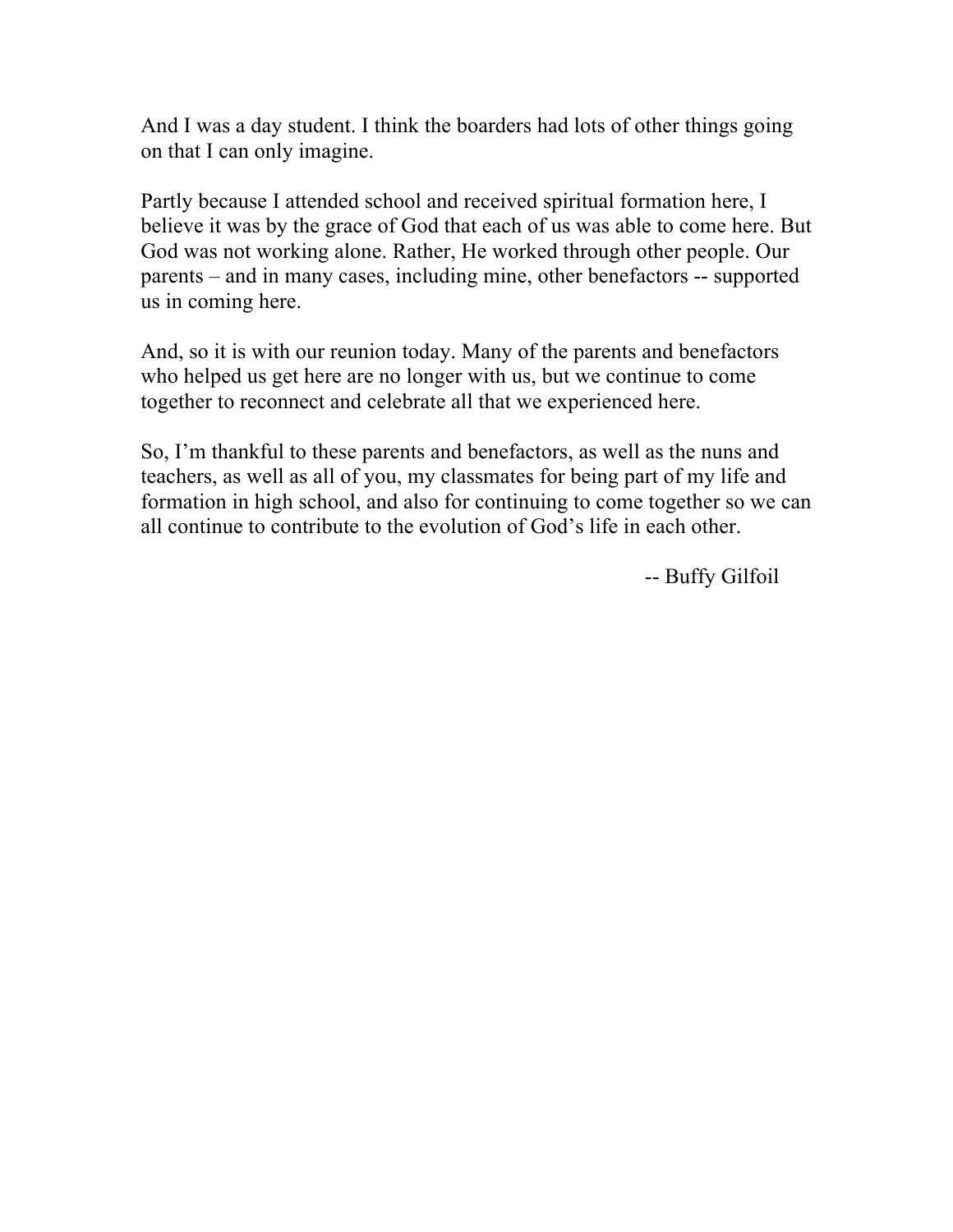

This is a statue of *Mater Admiabilis* a depiction of the Virgin Mary that is an held in high esteem in the Society of the Sacred Heart. Additional information about her can be found at https://rscjinternational.org/news/mater-through-years-paulineperdrau. Alumnae Weekend at Grand Coteau is always held close to Mater's feast, which is on October 20.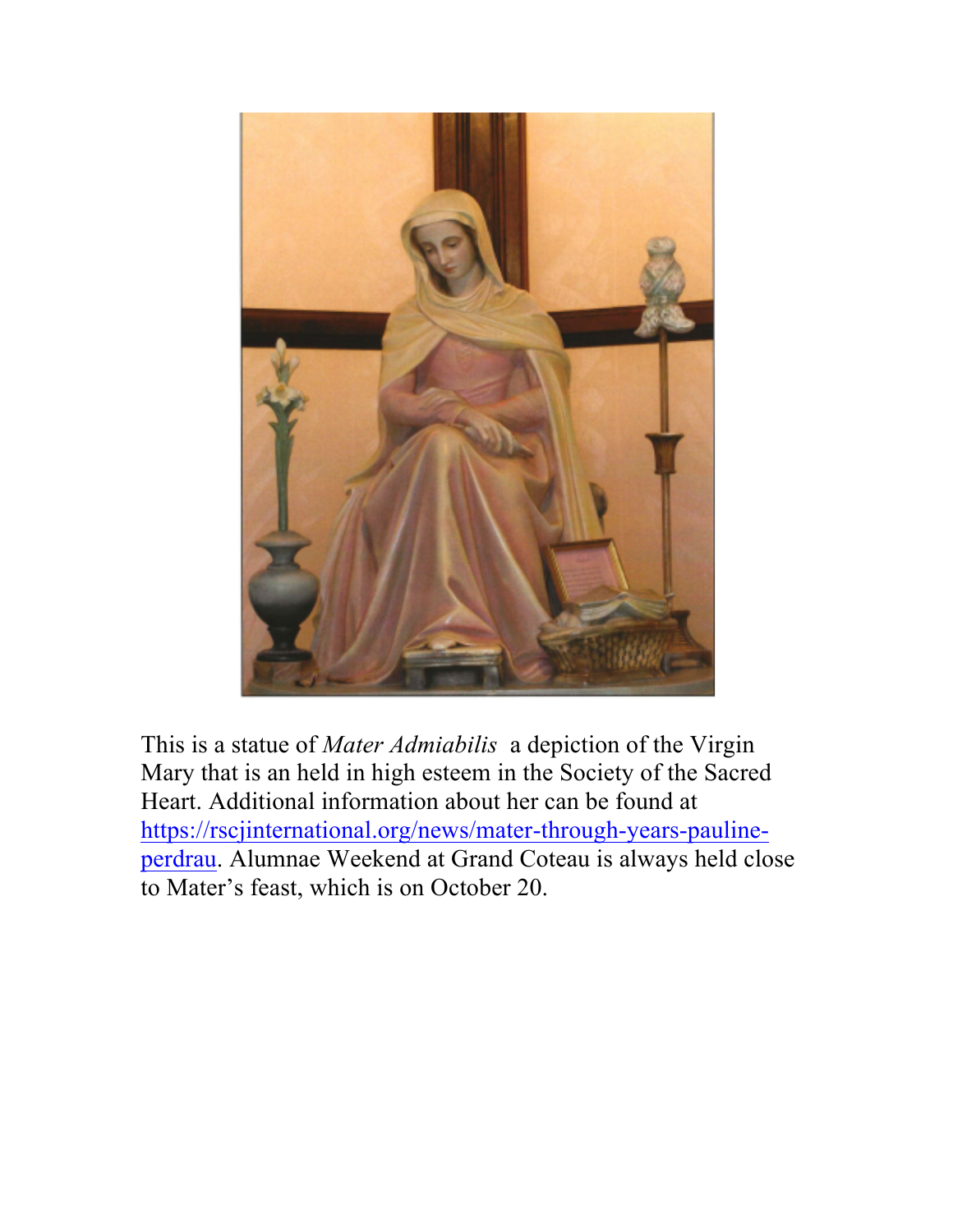### Spirit Seeking Light and Beauty

## *By Janet Erskine Stuart, rscj*

Spirit seeking light and beauty, Heart that longest for thy rest, Soul that asketh understanding, Only thus can ye be blest. Thro the vastness of creation, Tho' your restless thought may roam, God is all that you can long for, God is all His creatures' home.

Taste and see Him, feel and ahear Him, Hope and grasp His unseen hand; Tho' the darkness seem to hide Him, Faith and love can understand. God Who lovest all Thy creatures All our hearts are known to Thee; Lead us thro' the land of shadows To Thy best Eternity.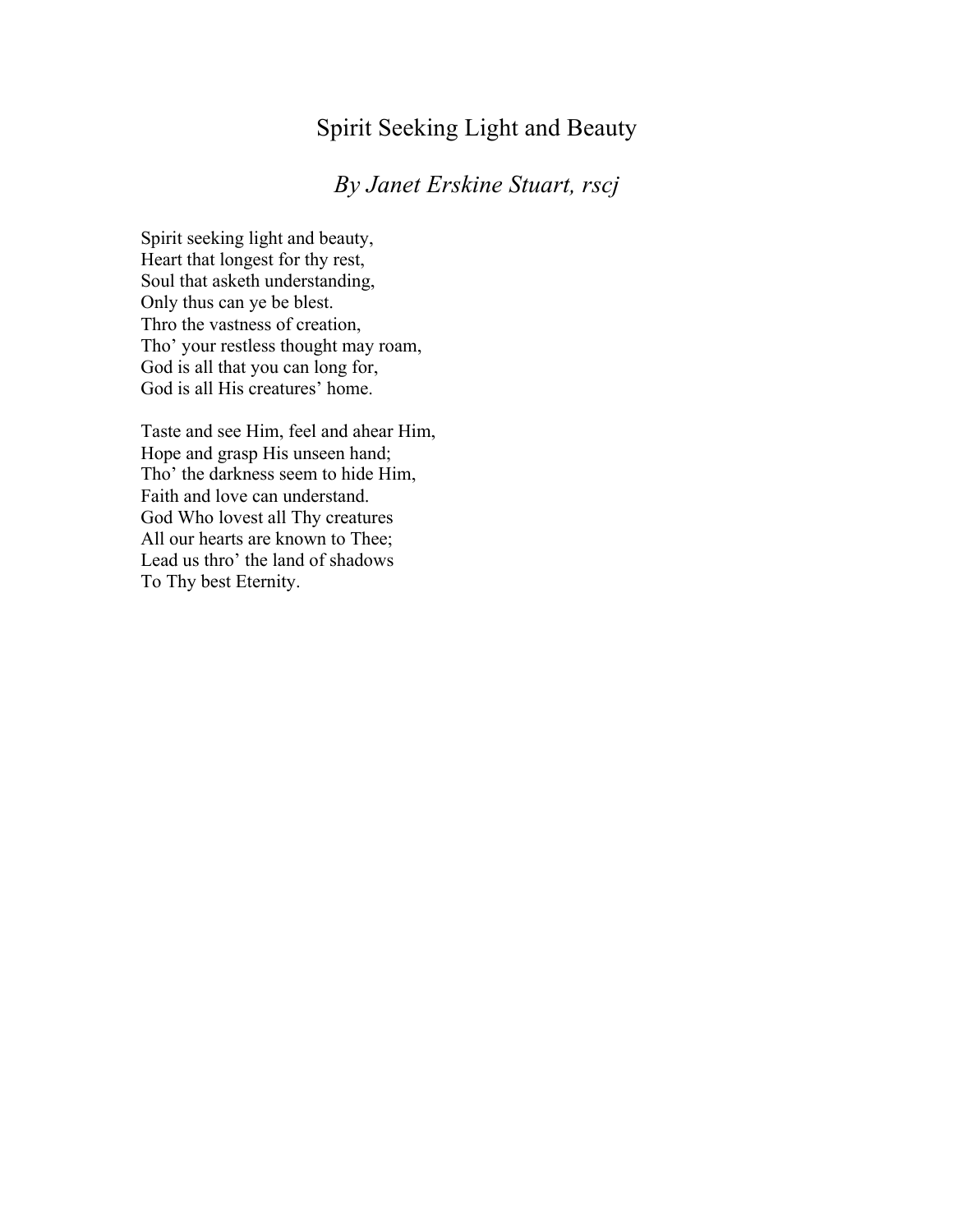# Coeur de Jesus



In case this document is available only in hard copy, here's one of many places on the web where Coeur de Jesus can be heard: https://www.youtube.com/watch?v=cXmZqBVoiVc